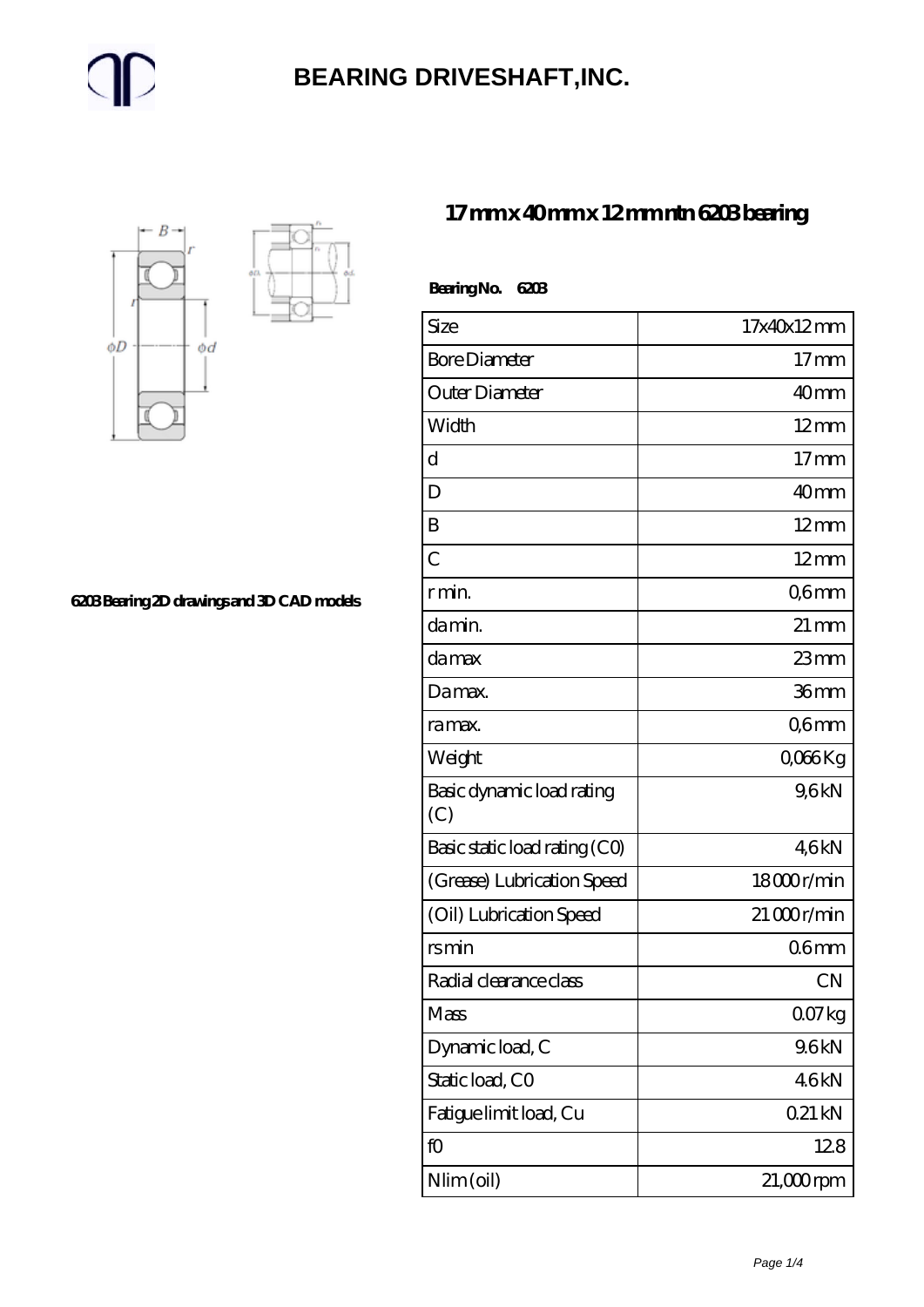$\mathbb{P}$ 

## **[BEARING DRIVESHAFT,INC.](https://trendco-vick.com)**

| Nlim (grease)                                    | $1800$ rpm                                                           |
|--------------------------------------------------|----------------------------------------------------------------------|
| Min operating temperature,<br>Tmin               | $-20^\circ$ C                                                        |
| Max operating temperature,<br>Tmax               | $120^\circ$ C                                                        |
| Characteristic cage<br>frequency, FTF            | $038$ Hz                                                             |
| Characteristic rolling<br>element frequency, BSF | 378Hz                                                                |
| Characteristic outer ring<br>frequency, BPFO     | 263Hz                                                                |
| Characteristic inner ring<br>frequency, BPFI     | 437Hz                                                                |
| damin                                            | $21 \,\mathrm{mm}$                                                   |
| Damax                                            | 36mm                                                                 |
| ramax                                            | 06mm                                                                 |
| Category                                         | Single Row Ball Bearings                                             |
| Inventory                                        | 0 <sub>0</sub>                                                       |
| Manufacturer Name                                | <b>NTN</b>                                                           |
| Minimum Buy Quantity                             | N/A                                                                  |
| Weight / Kilogram                                | 0065                                                                 |
| Product Group                                    | <b>BOO308</b>                                                        |
| Enclosure                                        | Open                                                                 |
| Precision Class                                  | ABEC 1   ISO PO                                                      |
| Maximum Capacity / Filling<br>Slot               | No                                                                   |
| Rolling Element                                  | <b>Ball Bearing</b>                                                  |
| Snap Ring                                        | No                                                                   |
| <b>Internal Special Features</b>                 | No                                                                   |
| Cage Material                                    | <b>Steel</b>                                                         |
| Internal Clearance                               | CO-Medium                                                            |
| Inch - Metric                                    | Metric                                                               |
| Long Description                                 | 17MM Bore; 40MM<br>Outside Diameter; 12MM<br>Outer Race Width; Open; |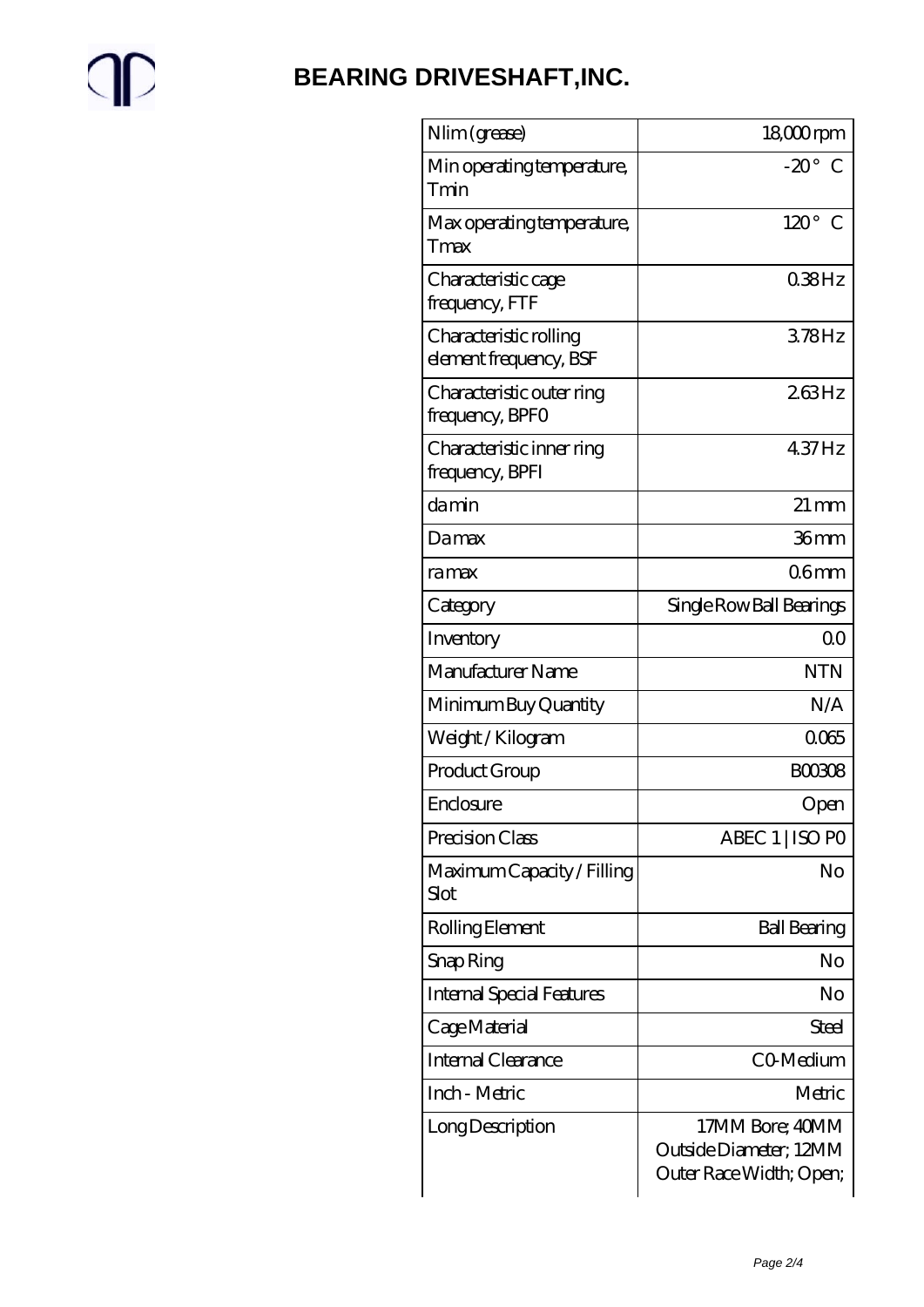# $\mathbb{P}$

## **[BEARING DRIVESHAFT,INC.](https://trendco-vick.com)**

|                          | Ball Bearing ABEC 1   ISO                        |
|--------------------------|--------------------------------------------------|
|                          | PQ No Filling Slot; No Snap                      |
|                          | Ring, No Internal Special<br>Features, CO Medium |
|                          | Internal Clearance; Steel                        |
|                          | Cage                                             |
| <b>Other Features</b>    | Deep Groove                                      |
| Category                 | Single Row Ball Bearing                          |
| <b>UNSPSC</b>            | 31171504                                         |
| Harmonized Tariff Code   | 8482105068                                       |
| Noun                     | Bearing                                          |
| <b>Keyword String</b>    | Ball                                             |
| Manufacturer URL         | http://www.ntnamerica.co                         |
|                          | m                                                |
| Manufacturer Item Number | 6203                                             |
| Weight/LBS               | 0.143                                            |
| Bore                     | 0669Inch   17 Millimeter                         |
| Inner Race Width         | OInch   OMillimeter                              |
| Outside Diameter         | 1.575 Inch   40 Millimeter                       |
| Outer Race Width         | 0472Inch   12Millimeter                          |
| bore diameter:           | $17 \text{mm}$                                   |
| finish/coating           | Uncoated                                         |
| outside diameter:        | 40 <sub>mm</sub>                                 |
| bearing material:        | High Carbon Chrome Steel                         |
| overall width:           | $12 \text{mm}$                                   |
| cage material:           | Steel                                            |
| bore type:               | Round                                            |
| inner ring width:        | $12 \text{mm}$                                   |
| closure type:            | Open                                             |
| outer ring width:        | $12 \text{mm}$                                   |
| rowtype & fill slot:     | Single Row Non-Fill Slot                         |
| maximum rpm (grease):    | 18000rpm                                         |
| snap ring included:      | Without Snap Ring                                |
| maximum rpm (oil):       | $21000$ rpm                                      |
|                          |                                                  |